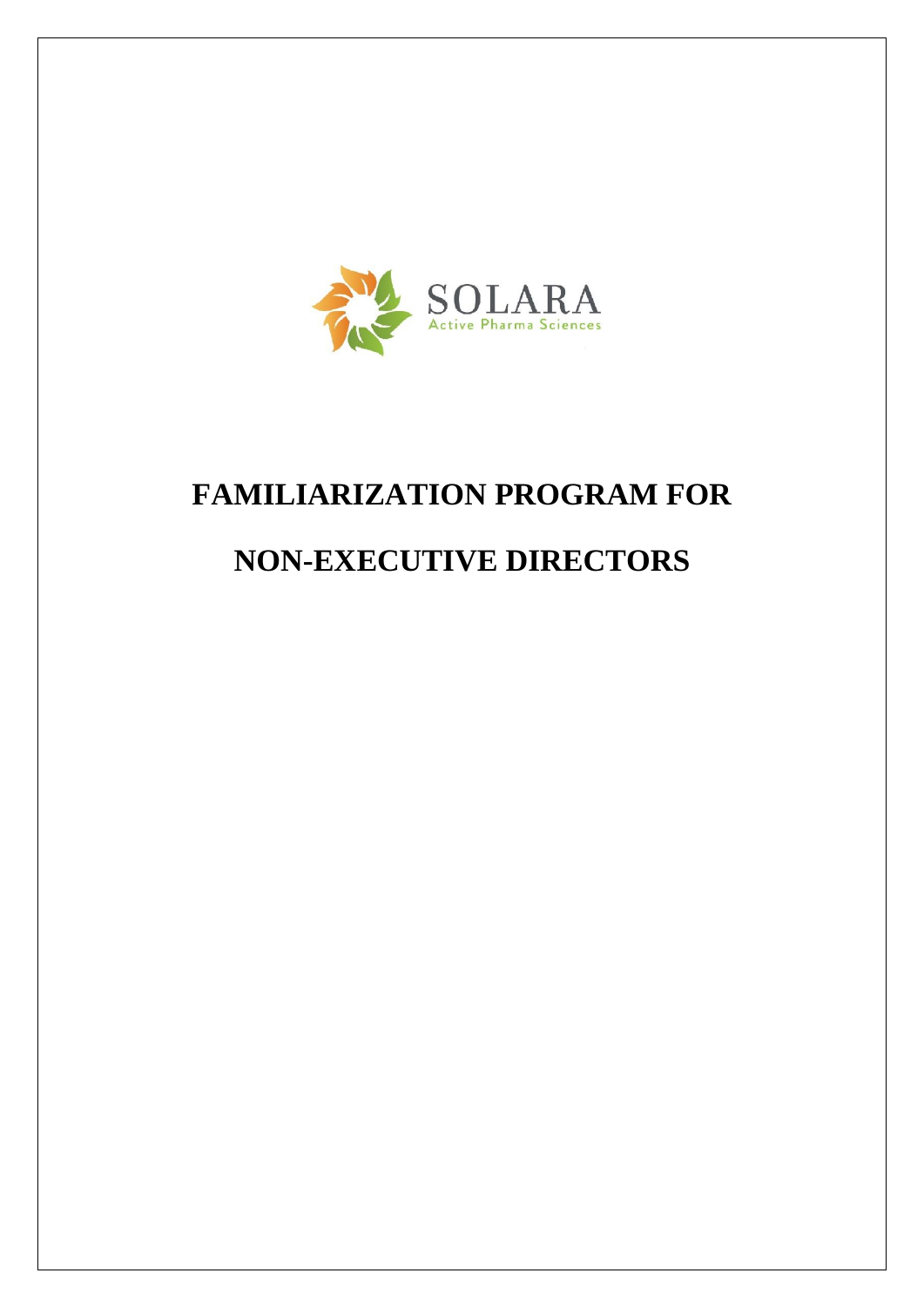This Familiarization Program ("the Program") for Non-Executive Directors of **Solara Active Pharma Sciences Limited** ("the Company") has been adopted by the Board of Directors pursuant to SEBI (LODR) Regulations, 2015.

## **1. Purpose**

The Program aims to provide insights into the Company to enable the Non-Executive Directors to understand its business in depth and contribute significantly to the Company.

# **2. Familiarization Process**

- 2.1 Th**e** Company shall through its Executive Directors/ Senior Managerial Personnel conduct programs/ presentations periodically to familiarize the Non-Executive Directors with the strategy, operations and functions of the Company;
- 2.2 Such programs/ presentations will provide an opportunity to the Non-Executive Directors to interact with the senior leadership team of the Company and help them to understand the Company's strategy, business model, operations, service and product offerings, markets, organization structure, finance, human resources, technology, quality, facilities and such other areas as may arise from time to time;
- 2.3 The programs/ presentations shall also familiarize the Non-Executive Directors with their roles, rights and responsibilities;
- 2.4 The Company conducts an introductory familiarization program by giving an induction kit, when a new Director comes on the Board of the Company.
- 2.5 Presentations / training organized through Consultants / Auditors on any regulatory changes / development which can have an impact on the functioning of the Company.

## **3. Disclosure of the Policy**

This Policy shall be uploaded on the Company's website for public information and a web link for the same shall also be provided in the Annual Report of the Company.

## **4. Review of the Program**

The Board will review this Program and make revisions as may be required.

\*\*\*\*\*\*\*